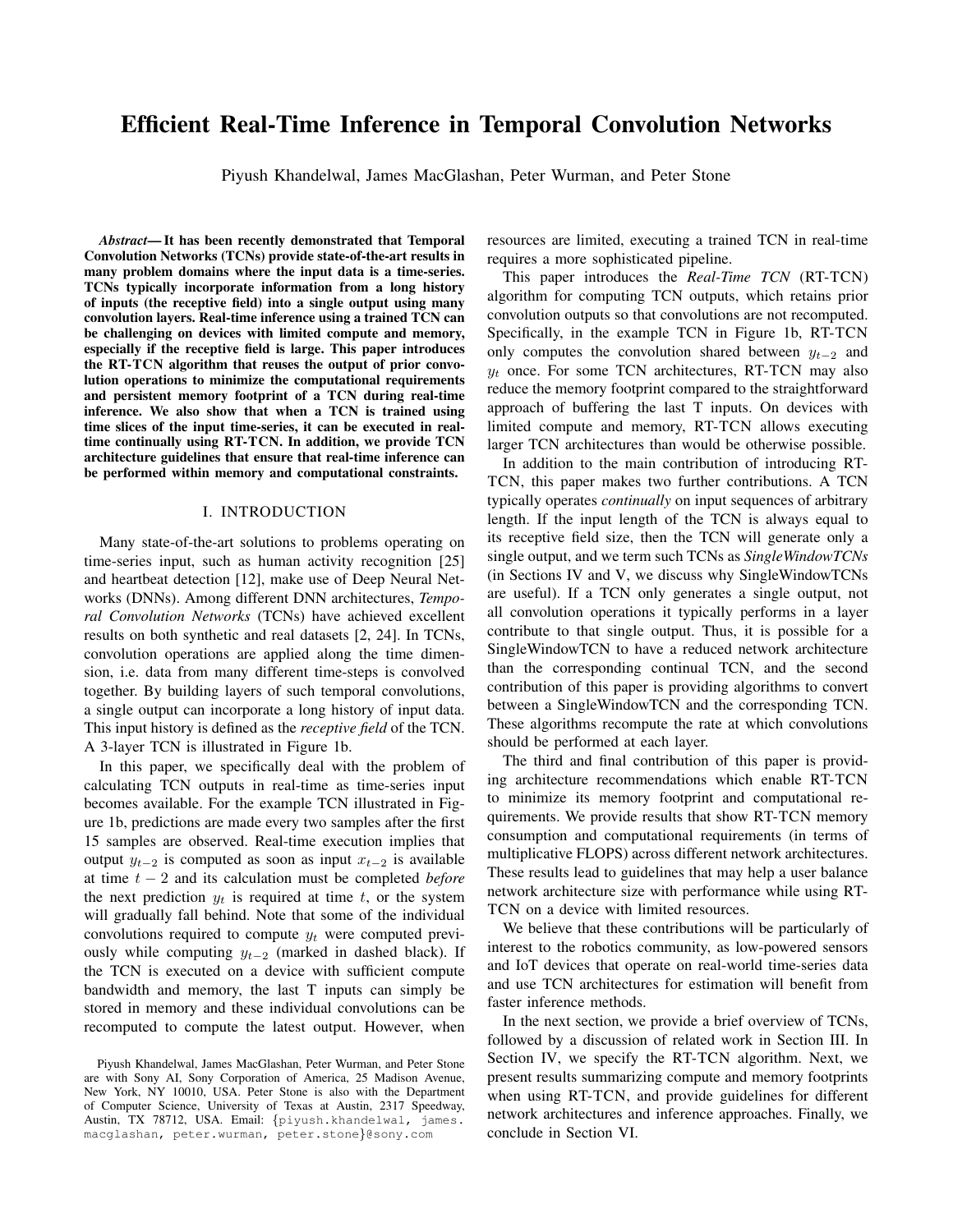



Fig. 1: (a) shows examples of different values of strides  $(s_i)$  and dilation rates  $(d_i)$  for a TCN layer i in a network. (b) illustrates an example TCN with 3 layers and a receptive field size  $T = 15$ . The three layers apply a 1-d temporal convolution with kernel sizes  $k = [3, 3, 3]$ , network dilation rates  $d = [1, 1, 2]$  and strides  $s = [2, 1, 1]$ , respectively. Given T inputs, this TCN computes 7, 5, and 1 convolution across the three layers, respectively. Only convolutions marked via solid lines contribute to output  $y_t$ , and the corresponding SingleWindowTCN in (c) only requires 3 convolutions at layer 2 (not 5).

## II. TEMPORAL CONVOLUTION NETWORKS

Typically, convolution networks have been applied in image processing domains where 2-dimensional convolutions are applied across the width and height of an image. A TCN is a 1-dimensional convolution network where the input data is supplied as a time-series. A TCN takes a history of inputs, where the input at each time-step may consist of many different channels (i.e. features), and performs 1-d convolutions on this input data to generate an output. Similar to general convolution networks, a TCN also comprises many convolution layers, and the *depth* (n) of the TCN is defined by the number of layers inside it (in Figure 1b,  $n = 3$ ).

Since this paper focuses on real-time execution of TCNs, it only considers TCNs that are made up of *causal convolutions*. A convolution operation is considered causal if the output of that operation is generated by convolving input data from the current time step or earlier. Causality ensures that a TCN does not depend on future data, making the TCN suitable for real-time execution. In Figure 1b, causality is illustrated by lining up the last input in a convolution with its output along the x-axis (time dimension).

For any given TCN layer, a convolution operation is defined via the following parameters:

- *Kernel Size* (k) Kernel size is the number of timesteps that are convolved together in a single convolution operation. In Figure 1b,  $k = 3$  for all layers.
- *Number of Filters*  $(n_f)$  To obtain multiple features from the same convolution kernel input, multiple independent convolutions (filters) are applied on the same input kernel to generate a multi-channeled convolution output. Number of input channels  $(c)$  and  $n_f$  are not illustrated in Figure 1b. They are used by RT-TCN to compute the size of input and intermediate buffers.
- *Network Dilation Rate* (d) Dilation controls the spacing between subsequent inputs supplied to a single convolution operation. Increasing dilation at any layer increases the receptive field size without increasing network depth of kernel size, and is useful in domains where a longer history is required to solve the task. In

Figure 1b, the network dilation rates are 1, 1, and 2 for layers 1, 2, and 3, respectively.

- *Stride* (s) Convolution kernels in a layer are applied repeatedly spaced apart by the convolution stride. The *output rate reduction*  $(r)$  of the the TCN, i.e. the output rate relative to the input rate, can be calculated as  $r = \prod_i^n s_i$ , where  $s_i$  is the stride size for layer i. In Figure 1b, the strides are 2, 1, and 1 for layers 1, 2, and 3, respectively, and  $r = 2 \times 1 \times 1 = 2$ . Examples of different d and s are illustrated in Figure 1a.
- *Activation Function* (g) The activation function of a layer is a non-linear function applied to the result of individual convolution operations, allowing the network to model complex non-linear relationships. The choices for activation functions in TCN are typically the same as those used for feed forward networks; e.g., ReLU, sigmoid, tanh, or ELU among others [1].
- *Dilated Kernel Size*  $(k')$  At layer  $i$ , the number of timesteps used as input for a convolution is termed as dilated kernel size and computed as  $k'_i = d_i(k_i-1)+1$ .

Given a TCN, the first network output is not available until  $T$  input samples are available, where  $T$  is the receptive field size and can be calculated as follows:

$$
T_n = k'_n, \quad T_i = k'_i + s_i(T_{i+1} - 1) \,\,\forall 1 \le i < n, \quad T = T_1
$$

In Figure 1b, the receptive field size  $T = 15$ . *Padding* (p) defines the number of zero-padded inputs. If  $p = 14$ , the TCN can make a prediction immediately after the first input.

## III. RELATED WORK

2-d convolution networks [14, 15] have been used for a long time to perform object recognition in images. Similarly, causal dependencies were learned in neural networks by supplying time-shifted input to recognize phonemes over 30 years ago [22]. In the last few years, Temporal Convolutional Networks (TCNs), which make use of convolutions across time-shifted features, have grown increasingly popular. TCNs have been shown to produce better performance than recur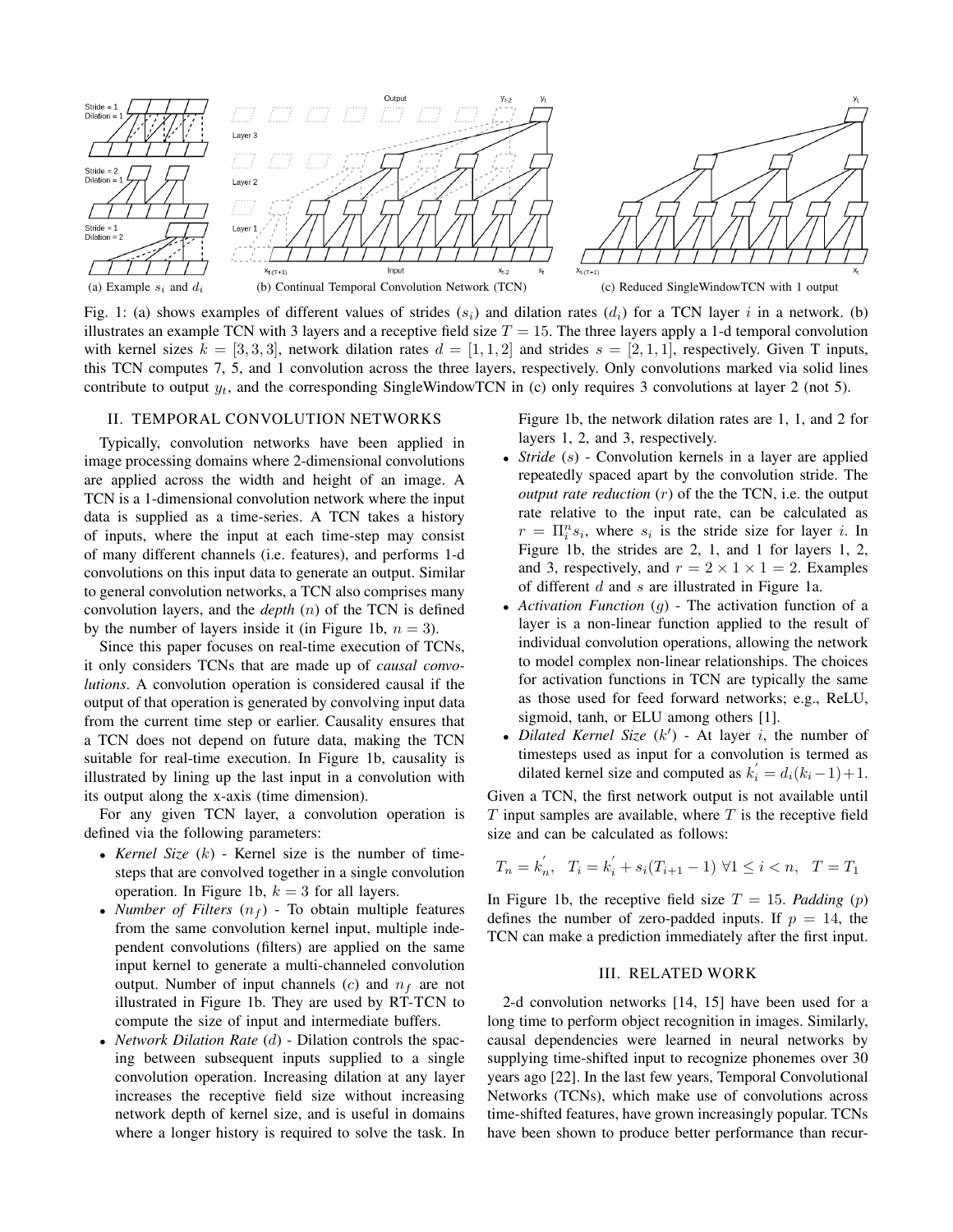rent networks such as LSTMs [7] across different time-series benchmarks [2, 24] and forecasting [11, 23].

TCNs have also been successfully applied across many different application domains. The WaveNet architecture uses a TCN to generate raw audio waveforms [17]. Lea et al. perform action segmentation and detection in video by feeding spatiotemporal features extracted from individual video frames into two different TCN-based architectures, and show that TCNs can achieve state-of-the-art results while being trained an order of magnitude faster than LSTMs [13]. In [4], Chang et al. demonstrate TCNs with gated activations and residual connections outperform state-of-the-art LSTM networks on voice activity detection. Similarly, Lara-Benitez et al. show that TCNs outperform LSTMs in energy-related time series forecasting [10]. TinyRadarNN feeds the output of a conventional 2-d CNN into a TCN for hand gesture prediction in a battery operated wearable device [19].

Next, we discuss different frameworks for implementing TCNs on embedded devices. While TCN implementations using popular deep learning libraries are available [8, 18], the underlying libraries are unsuitable for operation on embedded devices. More recently, TensorFlow Lite Micro [5] provides a better framework for implementing neural networks on embedded devices. Similarly, Carreras et al [3] demonstrated FPGA-based acceleration for TCN inference. However, neither approach provides a mechanism for reusing convolutions during continual real-time TCN inference where convolutions are shared across subsequent evaluations. Finally, CMSIS-NN [9] discusses optimizing convolutions on Arm Cortex-M CPUs, and such advances can complement the convolution reuse proposed by RT-TCN.

#### IV. RT-TCN

In this section, we first describe RT-TCN, which enables executing a TCN continually in real-time without redundant computation. Next, we present algorithms that recompute the rate of computing convolutions when moving from a TCN to the corresponding SingleWindowTCN and vice-versa.

#### *A.* RT-TCN *Algorithm*

RT-TCN operates using these 2 principles:

- A convolution operation is performed as soon as a dilated kernel width of inputs are available at that layer.
- Each layer uses an independent buffer to maintain a history of inputs required for the next convolution.

#### RT-TCN consists of two parts:

- 1) Algorithm 1 is run once to allocate buffers to store input and intermediate data and initialize them.
- 2) Algorithm 2 is then supplied generated buffers and runs continually. Given the latest input, this algorithm performs the necessary individual convolutions in all layers, updates the necessary buffers, and returns the network output if it is available. The network output may not be available every time-step if:
	- The number of inputs processed is less than  $T p$ .
	- Output rate reduction  $r > 1$ , as in Figure 1b.

| <b>Algorithm 1</b> Allocate and Initialize Buffers                             |
|--------------------------------------------------------------------------------|
| <b>Input:</b> $n \leftarrow$ Network Depth/Number of layers                    |
| <b>Input:</b> $c \leftarrow$ Number of input channels                          |
| <b>Input:</b> $f \mid \cdot \cdot$ List of number of filters for each layer    |
| <b>Input:</b> $k[\ ] \leftarrow$ List of kernel sizes for each layer           |
| <b>Input:</b> $s \mid \cdot \mid$ List of strides for each layer               |
| <b>Input:</b> $d \mid \cdot \cdot \cdot$ List of dilation rates for each layer |
| <b>Input:</b> $p \leftarrow$ Number of zero-padded inputs                      |
| <b>Output:</b> $b \mid b_h \mid$ Lists of buffers and initial write heads      |
| 1: $n_c \leftarrow \text{CONCATENATE}([c], f[1:n-1])$                          |
| 2: for $i = 1$ to n do                                                         |
| $k' \leftarrow d[i] \cdot (k[i]-1) + 1$<br>3:                                  |
| $b[i] \leftarrow$ Matrix $[n_c[i]][k']$<br>4:                                  |
| $b_h[i] \leftarrow 0$<br>5:                                                    |
| 6: for $j = 1$ to p do<br>$\triangleright$ Apply padding                       |
| 7: $x \leftarrow \text{Vector}[c]$                                             |
| 8:<br>FILL $(x, 0)$ $\Rightarrow$ Input with all channels set to zero          |
| RT-TCN $(x_t = x)$<br>$\triangleright$ Apply Algorithm 2<br>9:                 |

In Algorithm 1, we first compute the number of input channels  $n_c$  at each layer on line 1 by combining the number of input channels and number of convolution filters from all but the last layer. On line 3, we compute the dilated kernel size  $k'$  for layer i, which is then used to initialize a single fixed size buffer  $b[i]$  in "CW" layout (channels-width) on line 4. For a TCN, the width "W" in the "CW" layout references the time dimension [16]. On line 5, we initialize the write head  $b_h[i]$  which identifies the column along "W" where the next input to that buffer should be written to. If padding p is specified, p *zero* inputs are fed into Algorithm 2 to populate the buffers appropriately (lines 6-9). Setting  $p =$  $T - 1$  ensures that an output is generated on the first input.

Algorithm 2 takes a new single multi-channeled input  $x_t$  and passes it through the network while performing individual convolutions as necessary. A new input can trigger at most 1 matrix multiplication per layer if the input buffer for that layer becomes full. If a convolution is triggered in the output layer, then a new network output gets generated.

On line 1, the new input sample  $x_t$  is put in a temporary buffer  $x'_t$ . On lines 4 and 5,  $x'_t$  is copied into the input buffer for the current layer. If the buffer is full, then a dilated convolution with an activation function is performed on lines 8 and 9 and the result is placed in  $x'_t$  to be processed as an input for the next layer. The input buffer is emptied by shifting it by the layer stride to eliminate the oldest values along the time dimension (line 10), and the write head is updated (line 11). Finally, if a convolution is performed in the output layer, the temporary buffer  $x'_t$  is copied to the output buffer on line 12. If the buffer is not full at any layer, then no output is returned (lines 14 and 15).

#### *B. SingleWindowTCN*

To train a TCN, the straightforward approach is to sample minibatches of whole input sequences with shape "NCW," where  $N$  is the minibatch size,  $C$  is the number of input channels, and  $W$  is the "width" of the sequence, and then perform standard stochastic gradient descent optimization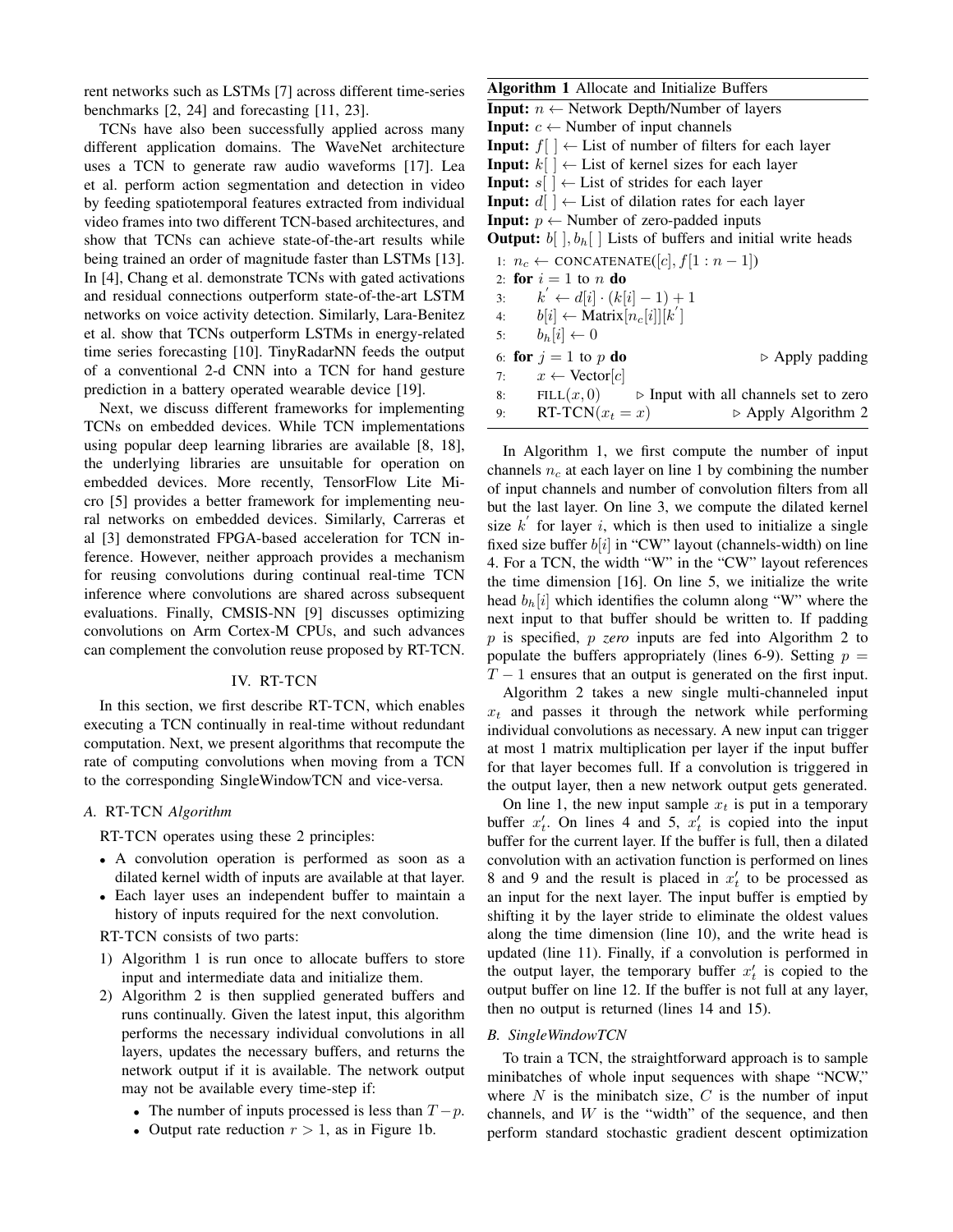| Algorithm 2 RT-TCN Algorithm |  |  |  |
|------------------------------|--|--|--|
|------------------------------|--|--|--|

 $n \leftarrow$  Network Depth/Number of layers  $s$ [ ]  $\leftarrow$  List of stride for each layer  $d[$   $] \leftarrow$  List of dilation rates for each layer  $m_w$ [ ]  $\leftarrow$  List of weight matrices for each layer  $m_b$ [ ]  $\leftarrow$  List of bias matrices for each layer  $g[\ ] \leftarrow$  List of activations for each layer  $b$ [ ]  $\leftarrow$  List of input buffers for each layer  $b_h$ [ ]  $\leftarrow$  List of buffer write heads for each layer **Input:**  $x_t \leftarrow$  Next input data point to process at layer 0 **Output:**  $o$  (Network output, **none** if not available) 1:  $x'_t \leftarrow x_t$ 2: for  $i = 1$  to n do 3:  $c \leftarrow \text{NUMRows}(b[i])$   $\triangleright$  Input channel size 4: **for**  $i = 0$  to c **do**  $\triangleright$  Fill channels at buffer head 5:  $b[i][j][b_h[i]] \leftarrow x'_t[j]$ 6:  $b_h[i] \leftarrow b_h[i] + 1$ 7: if  $b_h[i] = NUMCOLS(b[i])$  then  $\triangleright$  Full buffer 8:  $x'_t \leftarrow \text{CONV1D}(b[i], m_w[i], m_b[i], d[i])$ 9:  $x'_t \leftarrow g[i](x'_t)$  $\triangleright$  Apply activation function 10:  $b[i] \leftarrow \text{SHIFTCOLSLEFT}(b[i], s[i])$ 11:  $b_h[i] \leftarrow b_h[i] - s[i]$ 12: **if**  $i = n$  **then**  $o \leftarrow x'_t$ 13: else 14:  $o \leftarrow \textbf{none}$ 15: break

on those minibatches to compute weight and bias matrices. However, there is a potential drawback to this approach. If we train with only a few sequences of long lengths (small  $N$  and large  $W$ ), then correlations within a single sequence may negatively impact the learning process. To address this issue, smaller random subsequences may be extracted and used for training, and the minimum size of such sequences is equal to the receptive field size.

If we feed only a receptive field size length of inputs into a TCN, some intermediate convolutions no longer contribute to the single output and can be removed. For example, Figure 1c shows a reduced SingleWindowTCN for the TCN in Figure 1b, and only 3 convolution operations need to be executed in Layer 2 instead of 5 when the input length is equal to the receptive field size. Popular deep learning libraries such as TensorFlow perform such pruning optimizations automatically during training [6], but such libraries cannot be used for inference on resource-constrained devices.

Note that network reduction is not necessary, as the TCN parameters  $s$  and  $d$  are sufficient to compute the output when the input sequence length is equal to its receptive field size. Some intermediate convolutions will not be used in the final output, and in Section V, we examine how removing such convolutions decreases computational requirements when RT-TCN is not used for inference. In Algorithm 3, we specify how a TCN can be reduced to a SingleWindowTCN by reducing the rate of convolutions in each layer. Additionally, if a trained SingleWindowTCN is used for inference continually via RT-TCN, it is necessary to recalculate the

| <b>Algorithm 3</b> Continual TCN to SingleWindowTCN                                                                                                               |
|-------------------------------------------------------------------------------------------------------------------------------------------------------------------|
| <b>Input:</b> $n \leftarrow$ Network Depth/Number of layers                                                                                                       |
| <b>Input:</b> $s \mid \cdot \cdot$ Continual strides for each layer                                                                                               |
| <b>Input:</b> $d \mid \cdot \cdot$ Continual dilation rates for each layer                                                                                        |
| <b>Output:</b> $s_{sw}$ $\vert \phi$ + SingleWindow strides for each layer                                                                                        |
| <b>Output:</b> $d_{sw}$ $\vert \phi$ SingleWindow dilation rates for each layer                                                                                   |
| 1: $s_{sw}[n] \leftarrow 1$                                                                                                                                       |
| 2: $d_{sw}[n] \leftarrow 1$                                                                                                                                       |
| $3: s_m \leftarrow d[n]$<br>$\triangleright$ Stride rate multiplier                                                                                               |
| 4: for $i = n - 1$ to 1 do                                                                                                                                        |
| $s_{sw}[i] \leftarrow s[i] \cdot s_m$<br>5:                                                                                                                       |
| $d_{sw}[i] \leftarrow d[i]$<br>6:                                                                                                                                 |
| $s_m \leftarrow \text{GCD}(s_{sw}[i], d_{sw}[i])$<br>7:                                                                                                           |
| 8:                                                                                                                                                                |
| $\begin{array}{c} s_{\mathrm{sw}}[i] \leftarrow \frac{s_{\mathrm{sw}}[i]}{s_m} \\ d_{\mathrm{sw}}[i] \leftarrow \frac{d_{\mathrm{sw}}[i]}{s_m} \end{array}$<br>9: |

rate at which convolutions need to be computed in every layer given output rate  $r$  (Algorithm 4).

We now describe Algorithm 3 in detail. In a SingleWindowTCN, since there is only 1 network output, stride at the output layer is insignificant and can be set to 1 (line 1). Similarly, since no other input apart from those being operated upon is necessary, dilation can be reduced to 1 (line 2). Decreasing dilation at the output layer increase strides in lower layers, and we calculate the striding multiplier  $s<sub>m</sub>$  for the next layer (line 3) and update parameters for it on lines 5-6. Next, we optimize parameters at this layer by determining if any inputs are not needed. We compute the Greatest Common Divisor (GCD) of the new stride and dilation rate.  $GCD > 1$  implies that some inputs at this layer are not needed, and the stride and dilation rate are optimized on lines 8-9; the stride rate multiplier for the next layer is set to the GCD (line 7). This process is repeated down to the input layer. If a reduction is performed at the input layer, then some inputs are no longer needed and inputs should be sub-sampled using the final value of  $s_m$ .

In Algorithm 4, we first initialize a dilation rate multiplier  $m_d$  to 1 on line 1. On line 4, we recompute strides for a given layer depending on whether the output needs to

| <b>Algorithm 4 SingleWindowTCN to Continual TCN</b>                            |                                           |
|--------------------------------------------------------------------------------|-------------------------------------------|
| <b>Input:</b> $n \leftarrow$ Network Depth/Number of layers                    |                                           |
| <b>Input:</b> $r \leftarrow$ Desired Output Rate Reduction                     |                                           |
| <b>Input:</b> $s_{sw}$ $\rightarrow$ SingleWindow strides for each layer       |                                           |
| <b>Input:</b> $d_{sw}$ $\vert \phi$ SingleWindow dilation rates for each layer |                                           |
| <b>Output:</b> $s \mid \cdot \in$ Continual strides for each layer             |                                           |
| <b>Output:</b> $d \mid \cdot \cdot$ Continual dilation rates for each layer    |                                           |
| 1: $m_d \leftarrow 1$                                                          | $\triangleright$ Dilation rate multiplier |
| 2: $r' \leftarrow r$                                                           | $\triangleright$ Temporary variable       |
| 3: for $i = 1$ to n do                                                         |                                           |
| $s[i] \leftarrow \text{GCD}(s_{sw}[i], r')$<br>4:                              |                                           |
| 5: $d[i] \leftarrow d_{sw}[i] \cdot m_d$                                       |                                           |
| $r' \leftarrow \frac{r'}{s[i]}$<br>6:                                          |                                           |
| $m_d \leftarrow \frac{s[i]}{s-[i]} \cdot m_d$<br>7:                            |                                           |
| 8: $s[n] \leftarrow s[n] \cdot r'$                                             |                                           |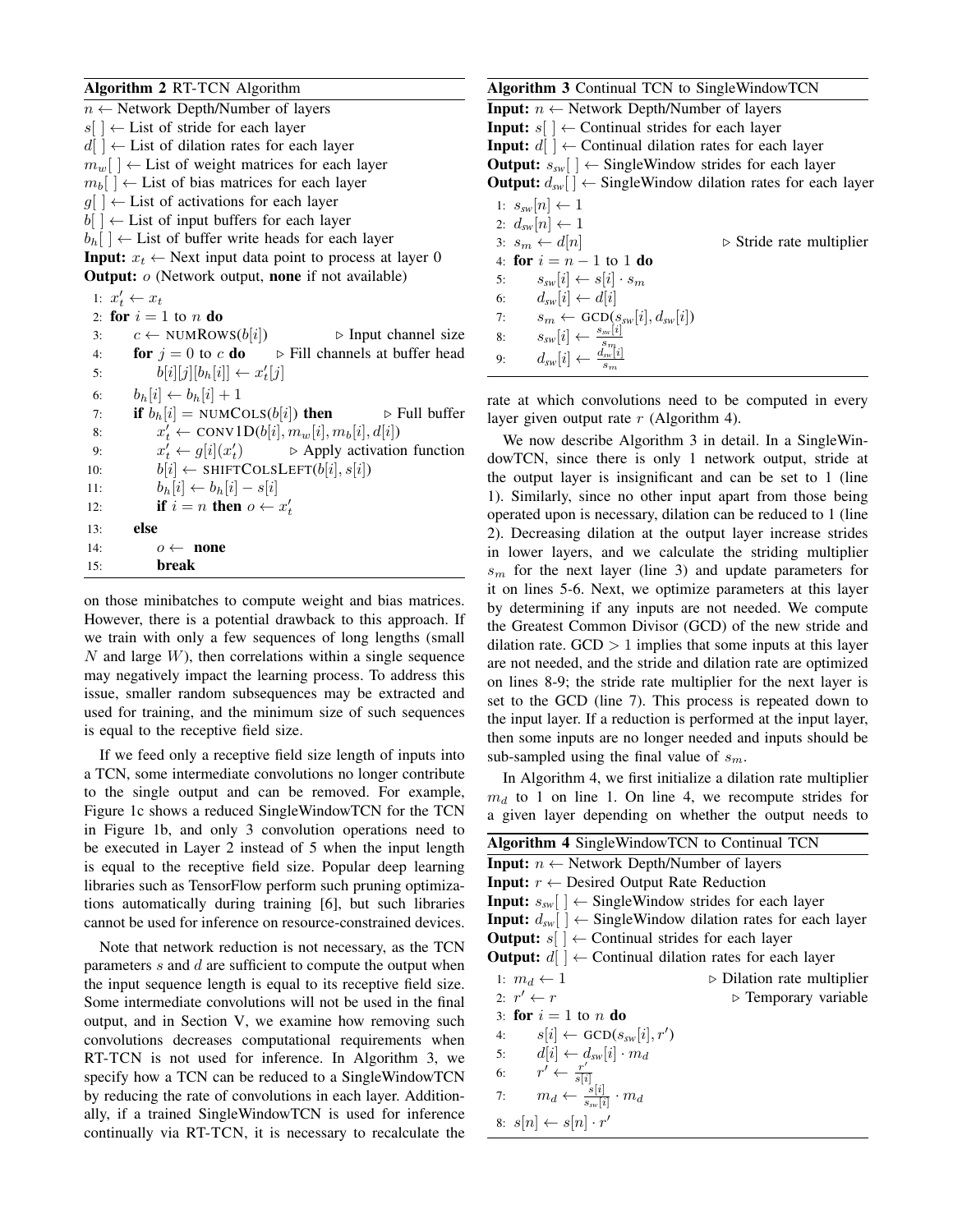be calculated at a different rate than the stride specified by SingleWindowTCN. Next, we increase (as needed) the dilation rate based on the current value of the dilation rate multiplier. Finally, on lines 6 and 7, we update  $r$  to account whether the stride  $s$  at that layer accounts for a part of  $r$  rate reduction, and then recompute  $m_d$  depending on whether additional convolution outputs were inserted at the current layer, increasing the dilation rate at higher layers. If some portion of  $r$  was not accounted by the stride at any layer, it implies that striding exists at the output layer and the stride rate is updated on line 8.

## V. RESULTS

In this section, we evaluate how well RT-TCN performs on metrics representing compute and memory when compared to 2 other baseline approaches for TCN inference.

## *A. Experimental Setup, Approaches, and Metrics*

We use a TCN network similar to Figure 1. Unless otherwise specified, it has the following parameters:

- The depth of the network  $n = 3$ .
- All 3 layers have a kernel size of 3, i.e.  $k = [3, 3, 3]$ .
- The output layer has 1 convolution filter whereas other layers have 6, i.e.  $n_f = [6, 6, 1]$ .
- The network dilation rates  $d = \begin{bmatrix} 1, 1, 2 \end{bmatrix}$ .
- The convolution strides  $s = [2, 1, 1]$ . This s results in an output reduction rate  $r = 2$ .
- ReLU is used as the non-linear activation function  $q$  in all layers. ReLU is a good activation function in devices with constrained compute since it doesn't require any FLOPs. Existing work on efficiently approximating *tanh* [21], *sigmoid* [21], and ELU [20] is available.
- Input sampling rate is assumed to be 100Hz. Compute for all approaches scales linearly with this rate.
- All values are stored in 4 byte floating-point.

Note that the receptive field size  $T = 15$  at these settings. Given a TCN, the following approaches can be used for computing TCN outputs in real-time:

- 1) SIMPLE The last  $T$  inputs are buffered in memory and used to compute the output by computing each intermediate layer completely prior to the next layer.
- 2) SINGLEWINDOW Same as SIMPLE, except strides and dilations computed by reducing the network using Algorithm 3 are used to compute network output.
- 3) RT-TCN Given a TCN, different buffers are initialized for the input and intermediate layers via Algorithm 1. During inference, these generated buffers are used by RT-TCN (Algorithm 2) to compute the output.

If the TCN has been trained as a SingleWindowTCN, it must be converted to a continual TCN using Algorithm 4 when SIMPLE or RT-TCN are used to compute the TCN output, and vice versa when SINGLEWINDOW is used for computation (using Algorithm 3). Furthermore, since both SIMPLE and SINGLEWINDOW require buffering the last T inputs, they always require the same running memory.

We measure TCN inference performance for these approaches using the amount of running memory required for buffering data, and the number of multiplicative FLOPS required to compute convolutions. Note that the amount of read-only memory to store convolution parameters is same across all approaches, and is not included. We now vary some network parameters and show metrics for all 3 approaches, and outline guidelines using those results.

#### *B. Varying Convolution Filters*  $(n_f)$

We vary the number of convolution filters  $(n_f)$  in the first 2 layers in tandem, and plot metrics in the 2 graphs on the left end of Figure 2. As  $n_f$  increases, the computation time for all 3 approaches increases on the order of  $n^2$ , as both the number of individual convolutions and inputs at the next layer increase. At the default setting  $(n_f = [6, 6, 1])$ , RT-TCN requires less compute than the other approaches while requiring the same amount of memory. While the relative ratios between the approaches are maintained as we vary  $n_f$ , the memory required by RT-TCN increases linearly while SINGLEWINDOW and SIMPLE use constant memory as the input buffer size does not change. This result is not unexpected, as RT-TCN requires intermediate layer buffers and the size of those buffers depend on  $n_f$ .

From these results, we can state the guideline that if memory is not constrained, or the number of input channels  $c \geq$  AVERAGE $(n_f)$ , RT-TCN can reduce computation compared to SINGLEWINDOW within a similar memory footprint. Furthermore, RT-TCN memory can be reduced by reducing filters in layers with high dilation rates, assuming network output quality is not significantly impacted.

## *C. Varying Network Dilation Rate (*d*)*

As network dilation rate d is varied in tandem across all 3 layers (results in center left graphs in Figure 2), compute for SINGLEWINDOW and RT-TCN is not impacted, whereas compute for SIMPLE increases linearly. SIMPLE is inefficient at high dilation as it computes numerous intermediate convolutions that do not contribute to the single output. In fact, all graphs in Figure 2 demonstrate that SINGLEWINDOW is better than SIMPLE, as it is always better not to compute unnecessary convolutions. Additionally, RT-TCN requires less memory relative to SINGLEWINDOW as d increases. The receptive field size  $T$  increases super-linearly with  $d$ and SINGLEWINDOW requires more memory relative to RT-TCN, giving RT-TCN a slight edge at high dilation rates.

#### *D. Varying Network Depth (*n*)*

Next, we vary the network depth  $(n)$  from 2 layers to 8 layers (results in center right graphs in Figure 2). As we vary network depth, it is necessary to select kernel sizes, number of filters, strides and dilation rates for all layers appropriately. All layers always use a kernel size of 3 and 6 filters regardless of the value of  $n$ . Layer 1 has a stride of 2, and all remaining  $n - 1$  layers have a stride of 1, which ensures that the output rate reduction is always 2 regardless of *n*. Similar to the default settings, layer *n* has a dilation of 2, and all other layers have a dilation rate of 1.

The graphs demonstrate one key result of this paper. As the number of layers increases, the CPU consumption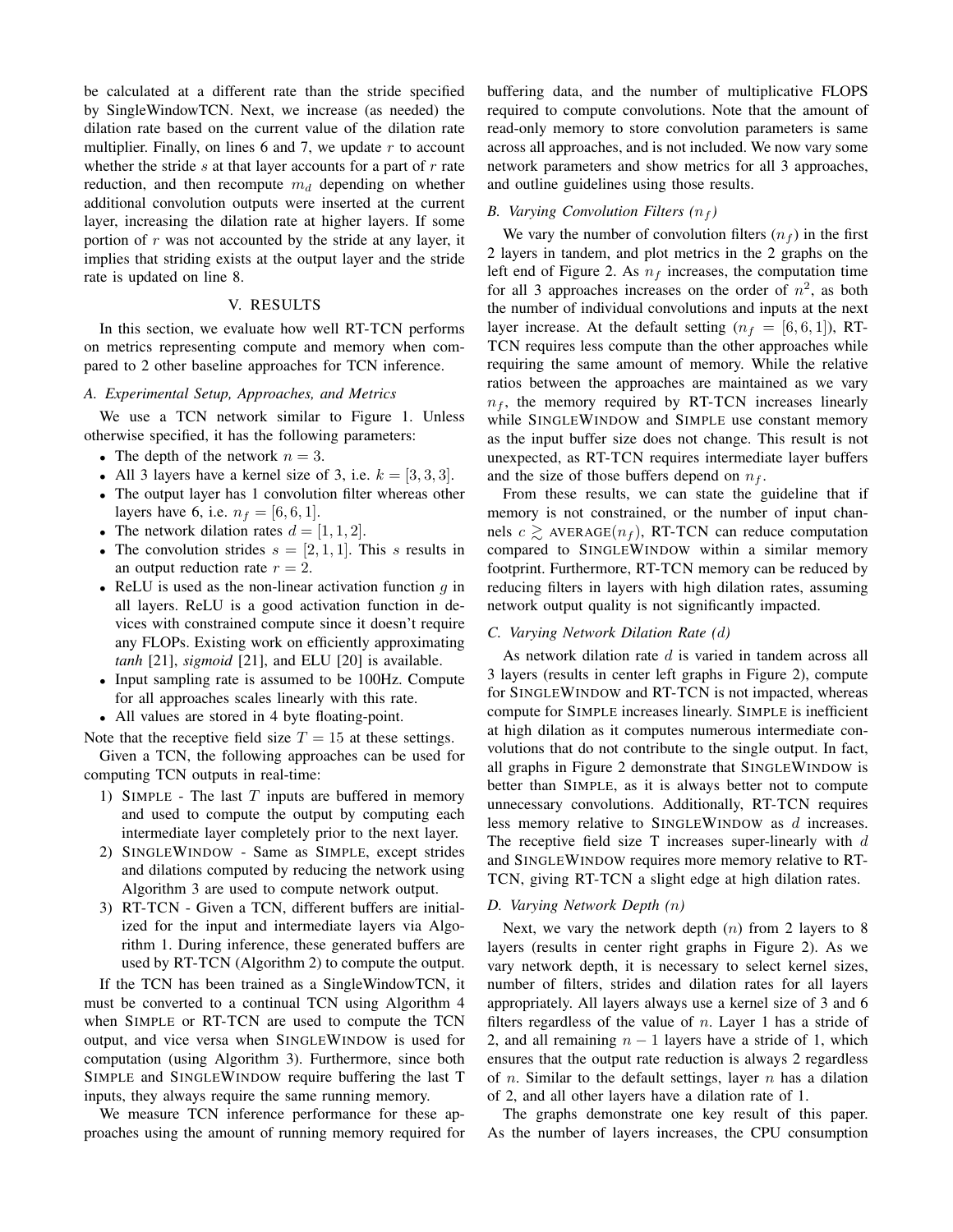

Fig. 2: We vary TCN parameters and plot multiplicative FLOPS as a measure of compute requirements (top row) and memory consumption in bytes as a measure of memory requirements (bottom row). At the left end, we vary number of filters  $(n_f)$  across all layers apart from the output layer in tandem. At the center-left, we vary network dilation rates (d) across all layers in tandem. At the center-right, we vary network depth  $(n)$ . At the right end, we change the output rate reduction (r) assuming that the network was trained as a SingleWindowTCN.

for RT-TCN increases linearly with the number of layers because RT-TCN only performs at most 1 convolution per layer. In contrast, CPU consumption for both SIMPLE and SINGLEWINDOW increases super-linearly as increasing the network depth additionally increases the receptive field size, and more convolutions are performed at lower layers to compute the SingleWindowTCN output. In terms of memory consumption, the memory consumption for all 3 approaches increases linearly with the network depth. As the number of layers increase, the overhead for maintaining more intermediate buffers in RT-TCN is slightly more than the increasing receptive field size, so SIMPLE and SINGLEWINDOW consume slightly less memory relatively.

## *E. Varying Output Rate Reduction (*r*)*

Assuming that the TCN has been trained as a SingleWindowTCN, and the frequency at which network output needs to be computed is a choice for a specific problem domain, we can induce different continual TCN architectures by varying the output reduction rate  $r$  (right end of Figure 2). Varying  $r$  changes the stride  $s$  and network dilation rate  $d$  of the resulting TCN (computed in Algorithm 4). As we vary  $r$ , the CPU required by SINGLEWINDOW is inversely proportional to  $r$ , and since the receptive field size  $T$  does not change, the memory requirement for SINGLEWINDOW is also constant.

On the other hand, the memory and compute requirements for RT-TCN can change dramatically as we vary r. For instance, a value of  $r = 3$  effectively induces a dilation rate of 4 and a stride of 3 in the output layer, and requires the same memory and almost the same amount of computation as when  $r = 1$ . In fact it is better to choose a higher output frequency rate by setting  $r = 2$ , as in the induced continual TCN architecture the output layer has a dilation

of 2 and stride of 1, and the TCN is much more efficient to compute in real-time. The compute requirements for SIMPLE are similarly affected as RT-TCN. These results demonstrate that it is necessary to choose a suitable value of output rate reduction r if that parameter can be freely selected. Additionally, in situations where the output is not needed often when compared to the input rate  $(r \geq T/2)$  it is faster to compute the network output from buffered inputs directly, and SINGLEWINDOW should be used.

#### VI. CONCLUSION

In this work, we have presented RT-TCN, an algorithm which buffers the output of intermediate convolutions to ensure no redundant computation is performed when a TCN is evaluated continually in real-time. Through empirical results we have demonstrated settings at which RT-TCN can reduce the computational cost for inference compared to the SINGLEWINDOW approach, where a time-slice of time-series data is passed through a convolution network layer-by-layer, and intermediate convolution operations are not retained in memory even if they will be needed to compute future outputs. We have also presented guidelines and results that are intended to help with selection of network architecture and inference approach when using TCNs. We believe the work presented in this paper will help in the application of TCNs for solving problems on devices with limited resources.

In future work, we aim to extend RT-TCN to more complex and deeper network architectures. While not every TCN architecture is suited for the input and intermediate convolution reuse proposed by RT-TCN, it should be possible to incorporate some common TCN techniques such as residual connections in RT-TCN which we would like to explore.